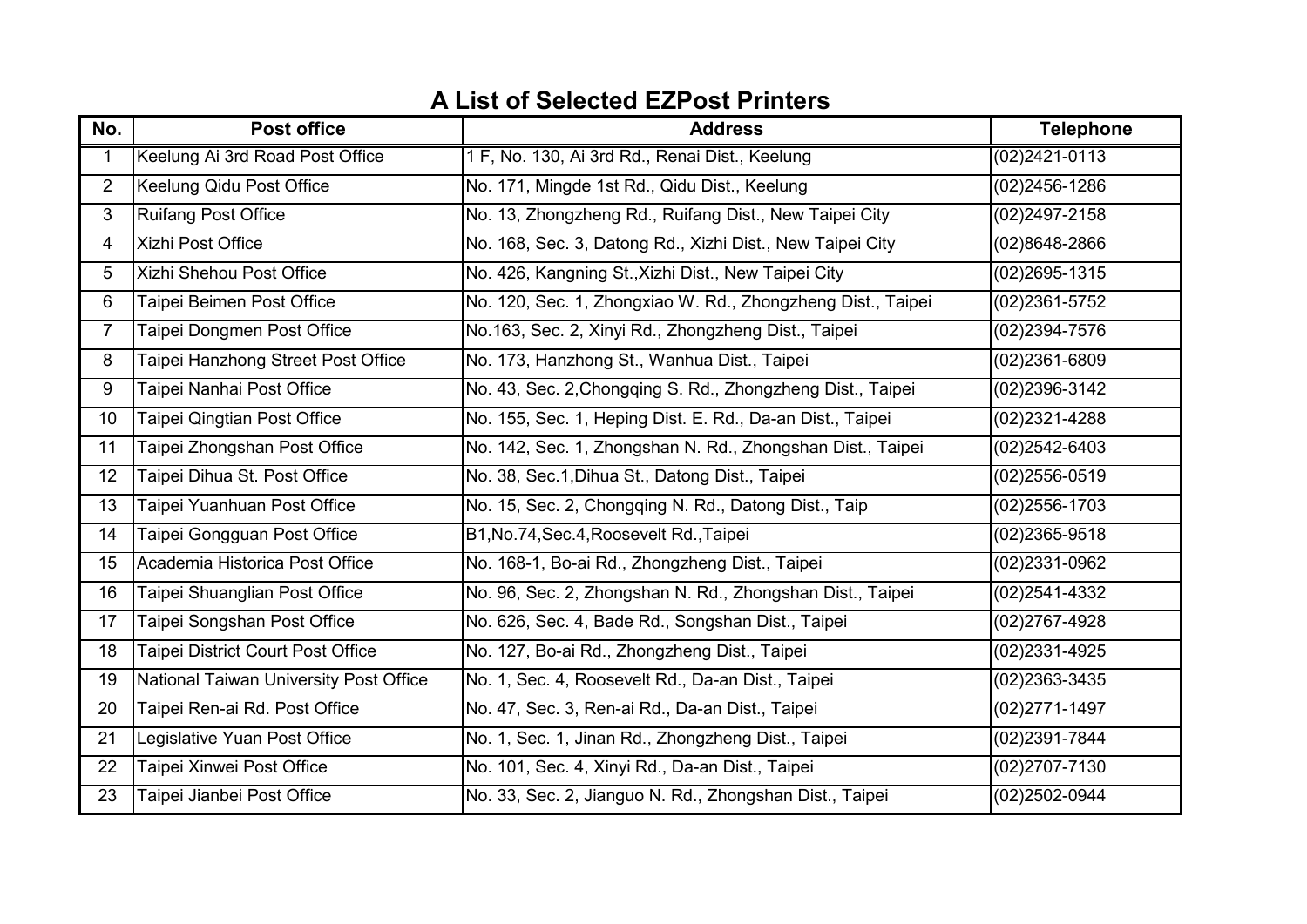| No. | <b>Post office</b>                        | <b>Address</b>                                                | <b>Telephone</b>  |
|-----|-------------------------------------------|---------------------------------------------------------------|-------------------|
| 24  | <b>Shilin Post Office</b>                 | No. 162, Wenlin Rd., Shilin Dist., Taipei                     | $(02)2881 - 8743$ |
| 25  | Wenshan Jingmei Post Office               | No. 389, Sec. 6, Roosevelt Rd., Wenshan Dist., Taipei         | (02)2931-2010     |
| 26  | Taipei Guting Post Office                 | No. 232, Sec. 2, Nanchang Rd., Zhongiheng Dist., Taipei       | (02)2367-2165     |
| 27  | Taipei Dongyuan Post Office               | No. 148, Dongyuan St., Wanhua Dist., Taipei                   | (02)2309-9202     |
| 28  | Taipei Guanghua Post Office               | No. 7-2, Sec. 1, Xinsheng N. Rd., Da-an Dist., Taipei         | $(02)2741 - 0600$ |
| 29  | Taipei Nanyang Post Office                | No. 8, Xinyang St., Zhongzheng Dist., Taipei 100007, Taiwan   | (02)2361-3711     |
| 30  | Taipei Zhonglun Post Office               | No. 40, Fuxing N. Rd., Zhongshan Dist., Taipei                | $(02)2771 - 1401$ |
| 31  | Taipei Juguang Post Office                | No. 210, Juguang Rd., Wanhua Dist., Taipei                    | (02)2302-4644     |
| 32  | Taipei Guangfu Post Office                | No. 240, Sec. 3, Bade Rd., Songshan Dist., Taipei             | $(02)2570 - 1157$ |
| 33  | Shilin Shezi Post Office                  | No. 150, Sec. 5, Yanping N. Rd., Shilin Dist., Taipei         | (02)2812-2884     |
| 34  | Taipei Sanzhangli Post Office             | No. 337, Sec. 4, Sinyi Rd., Da-an Dist., Taipei               | (02)2709-6837     |
| 35  | Taipei Chenggong Post Office              | No. 12, Alley 38, Lane 198, Sihwei Rd., Da-an Dist., Taipei   | (02)2704-3862     |
| 36  | Taipei Chang-an Post Office               | No. 97, Sec. 2, Chang-an E. Rd., Zhongshan Dist., Taipei      | (02)2506-8771     |
| 37  | Taipei Datong Post Office                 | No. 83, Sec. 3, Chengde Rd., Datong Dist., Taipei             | $(02)2597 - 4508$ |
| 38  | Taipei Xisong Post Office                 | No. 311, Sec. 5, Nanjing E. Rd., Songshan Dist., Taipei       | (02)2769-7535     |
| 39  | <b>Taipei City Government Post Office</b> | B2, No. 1, Shihfu Rd., Sinyi Dist., Taipei                    | $(02)2720 - 0690$ |
| 40  | Taipei Songde Post Office                 | No. 300, Songde Rd., Sinyi Dist., Taipei                      | (02)2727-3686     |
| 41  | Shilin Tianmu Post Office                 | No. 130, Sec. 7, Jhongshan N. Rd., Shihlin Dist., Taipei      | (02)2871-8271     |
| 42  | Taipei Guangwu Post Office                | No. 16, Lane 52, Sec. 1, Da-an Rd., Da-an Dist., Taipei       | (02)2781-6693     |
| 43  | Taipei Wuxing Post Office                 | No. 418-1, Jhuangjing Rd., Sinyi Dist., Taipei                | $(02)2720 - 0060$ |
| 44  | Taipei Songjiang Rd. Post Office          | No. 364, Songjiang Rd., Jhongshan Dist., Taipei               | (02)2521-6681     |
| 45  | Taipei Liuzhangli Post Office             | 1F, No. 208, Sec. 3, Heping Dist. E. Rd., Da-an Dist., Taipei | (02)2733-5532     |
| 46  | Taipei Yuanshan Post Office               | No. 573, Linsen N. Rd., Jhongshan Dist., Taipei               | $(02)2592 - 1606$ |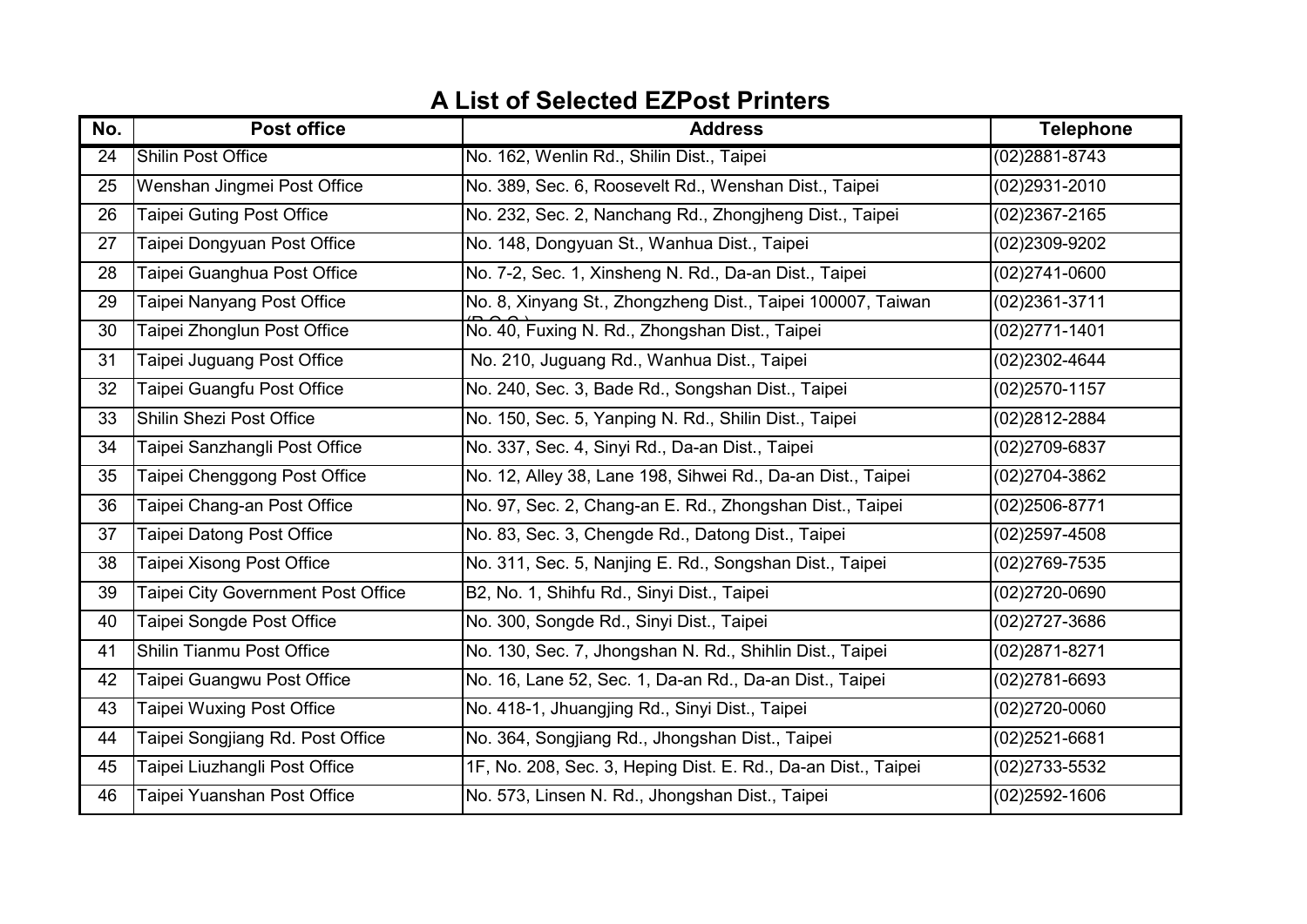| No. | <b>Post office</b>                      | <b>Address</b>                                                 | <b>Telephone</b>  |
|-----|-----------------------------------------|----------------------------------------------------------------|-------------------|
| 47  | <b>Taipei Changchun Rd. Post Office</b> | No. 129-2, Changchun Rd., Jhongshan Dist., Taipei              | $(02)2521 - 6967$ |
| 48  | <b>Taipei Minquan Post Office</b>       | No. 22, Minquan W. Rd., Zhongshan Dist., Taipei                | (02)2571-6241     |
| 49  | Shilin Zhongzheng Rd. Post Office       | No. 420, Zhongzheng Rd., Shilin Dist., Taipei                  | (02)8866-6045     |
| 50  | Shilin Hougang Post Office              | No. 2, Lane 149, Fugang St., Shilin Dist., Taipei              | (02)2883-7486     |
| 51  | Taipei Yongji Post Office               | No. 168, Yongji Rd., Xinyi Dist., Taipei                       | (02)2768-4410     |
| 52  | Taipei Yixian Post Office               | No. 46, Yixian Rd., Xinyi Dist., Taipei                        | (02)2729-0135     |
| 53  | Taipei Stadium Post Office              | No. 346, Sec. 3, Nanjing E. Rd., Songshan Dist., Taipei        | $(02)2752 - 5760$ |
| 54  | Shilin Lanya Post Office                | No. 52, Sec. 1, Zhongcheng Rd., Shilin Dist., Taipei           | (02)2832-6924     |
| 55  | Taipei Hangnan Post Office              | No. 23-3, Sec. 1, Hangzhou S. Rd., Zhongzheng Dist., Taipei    | (02)2393-8719     |
| 56  | Taipei Minsheng Post Office             | No. 191, Sec. 5, Minsheng E. Rd., Songshan Dist., Taipei       | (02)2766-2575     |
| 57  | Taipei Jinnan Post Office               | No. 216, Aiguo E. Rd., Da-an Dist., Taipei                     | (02)2394-0804     |
| 58  | Taipei Anhe Post Office                 | No. 61, Sec. 2, Anhe Rd., Da-an Dist., Taipei                  | (02)2704-9228     |
| 59  | Taipei Yongchun Post Office             | No. 464, Sec. 5, Zhongxiao E. Rd., Xinyi Dist., Taipei         | (02)8788-1850     |
| 60  | Taipei Rongxing Post Office             | No. 124-1, Sec. 3, Mincyuan E. Rd., Songshan Dist., Taipei     | $(02)2712 - 7615$ |
| 61  | Taipei Dunnan Post Office               | No. 9, Lane 170, Sec. 4, Zhongxiao E. Rd., Da-an Dist., Taipei | (02)2771-5334     |
| 62  | Taipei Xing-an Post Office              | No. 210, Fuxing N. Rd., Zhongshan Dist., Taipei                | (02)2504-3662     |
| 63  | Taipei Da-an Post Office                | No. 89, Sec. 3, Xinyi Rd., Da-an Dist., Taipei                 | (02)2704-4318     |
| 64  | Taipei Taisu Post Office                | No. 54-2, Sec. 4, Minsheng E. Rd., Songshan Dist., Taipei      | (02)2719-3473     |
| 65  | <b>Beitou Post Office</b>               | No. 165, Guangming Rd., Beitou Dist., Taipei                   | (02)2893-2922     |
| 66  | Neihu Post Office                       | No. 83, Sec. 6, Minquan E. Rd., Neihu Dist., Taipei            | (02) 2790-1070-13 |
| 67  | Neihu Wende Post Office                 | No. 26, Wende Rd., Neihu Dist., Taipei                         | (02)2797-3893     |
| 68  | Neihu Xihu Post Office                  | No. 331, Sec. 1, Neihu Rd., Neihu Dist., Taipei                | (02)2798-7290     |
| 69  | Neihu Donghu Post Office                | No. 16, Kangle St., Neihu Dist., Taipei                        | (02)2633-3525     |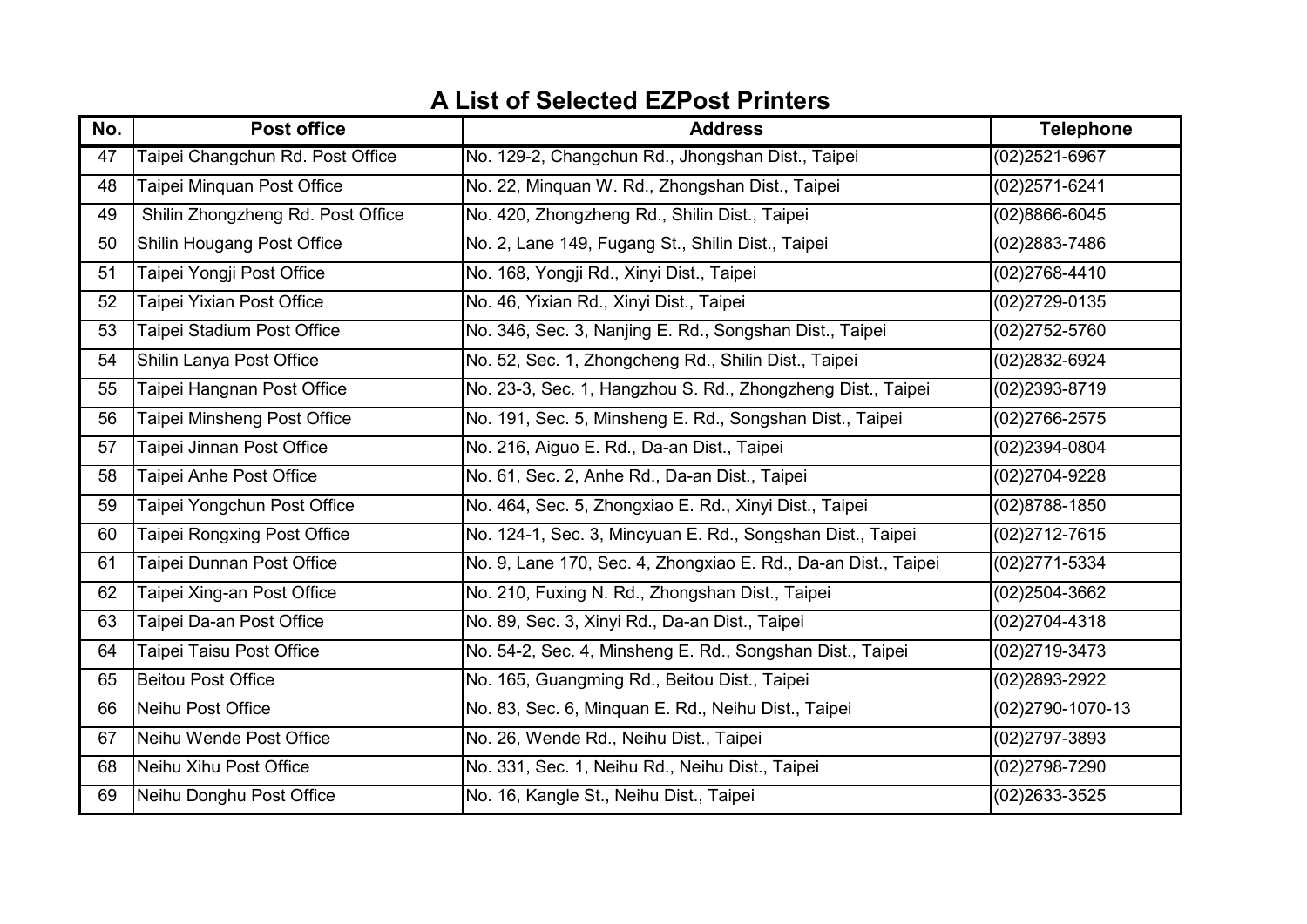| No.             | <b>Post office</b>                   | <b>Address</b>                                                   | <b>Telephone</b>   |
|-----------------|--------------------------------------|------------------------------------------------------------------|--------------------|
| $\overline{70}$ | Neihu Jiangnan Post Office           | No. 1, Lane 316, Ruiguang Rd., Neihu Dist., Taipei               | $(02)2657 - 2428$  |
| 71              | Academia Sinica Post Office          | No. 108, Sec. 2, Academia Rd., Nangang Dist., Taipei             | (02)2782-3553      |
| 72              | Nangang Post Office                  | No. 78, Sec. 2, Nangang Rd., Nangang Dist., Taipei               | $(02)2785 - 0141$  |
| 73              | Muzha Post Office                    | No. 27, Sec. 3, Muzha Rd., Wenshan Dist., Taipei                 | (02)2939-2781-20   |
| 74              | Wenshan Gouzikou Post Office         | No. 119, Sec. 1, Muzha Rd., Wenshan Dist., Taipei                | (02)2236-0561      |
| 75              | Jinmen Post Office                   | No. 4, Minsheng Rd., Jincheng, Kinmen County                     | $(082)325 - 823$   |
| 76              | Kinmen Shan Wai Post Office          | No. 39, Linsen Rd., Jinhu Township, Kinmen County                | $(0823)-33741$     |
| 77              | Sanchong Zhongshan Road Post Office  | No.17, Sec. 1, New Taipei Blvd., Sanchong Dist., New Taipei City | (02) 2988-2775-120 |
| 78              | Sanchong Zhengyi Post Office         | No. 10, Zhengyi S. Rd., Sanchong Dist., New Taipei City          | (02)2972-2005      |
| 79              | Sanchong Zhongxiao Road Post Office  | No. 6-2, Sec. 1, Zhongxiao Rd., Sanchong Dist., New Taipei City  | (02)2980-0119      |
| 80              | Sanchong Erchongpu Post Office       | No. 140, Sec. 1, Guangfu Rd., Sanchong Dist., New Taipei City    | $(02)2995 - 0040$  |
| 81              | Sanchong Xiwei Street Post Office    | No. 112, Xiwei St., Sanchong Dist., New Taipei City              | (02) 2287-8272     |
| 82              | Linkou Zhongzheng Road Post Office   | No. 115, Zhongzheng Rd., Linkou Dist., New Taipei City           | $(02)2601 - 1016$  |
| 83              | <b>Luzhou Post Office</b>            | No. 97, Sanmin Rd., Luzhou Dist., New Taipei City                | (02) 2282-1162-101 |
| 84              | Luzhou Guanghua Road Post Office     | No. 108, Guanghua Rd., Luzhou Dist., New Taipei City             | (02)2281-5221      |
| 85              | Luzhou Zhongyuan Road Post Office    | No. 225, Chang-an St., Luzhou Dist., New Taipei City             | $(02)2285 - 3560$  |
| 86              | <b>Wugu Post Office</b>              | No. 541, Sec. 3, Chengtai Rd., Wugu Dist., New Taipei City       | (02)8295-1026-101  |
| 87              | Wugu Zhongxing Road Post Office      | No. 15, Lane 48, Sec. 4, Zhongxing Rd., Wugu Dist., New Taipei   | (02)2291-7490      |
| 88              | <b>Bali Post Office</b>              | No.13, Xuntang Rd., Bali Dist., New Taipei City                  | (02)2610-2045      |
| 89              | <b>Tamsui Post Office</b>            | No. 203, Zhongzheng Rd., Tanshui Dist., New Taipei City          | $(02)2621 - 2054$  |
| 90              | <b>Xinzhuang Post Office</b>         | No. 265, Zhongzheng Rd., Xinzhuang Dist., New Taipei City        | (02) 2992-1622-101 |
| 91              | <b>Xinzhuang Danfeng Post Office</b> | No. 15, Mingzhi Rd., Xinzhuang Dist., New Taipei City            | (02)2901-9378      |
| 92              | Xinzhuang Huacheng Road Post Office  | No. 87, Huacheng Rd., Xinzhuang Dist., New Taipei City           | (02)2991-4718      |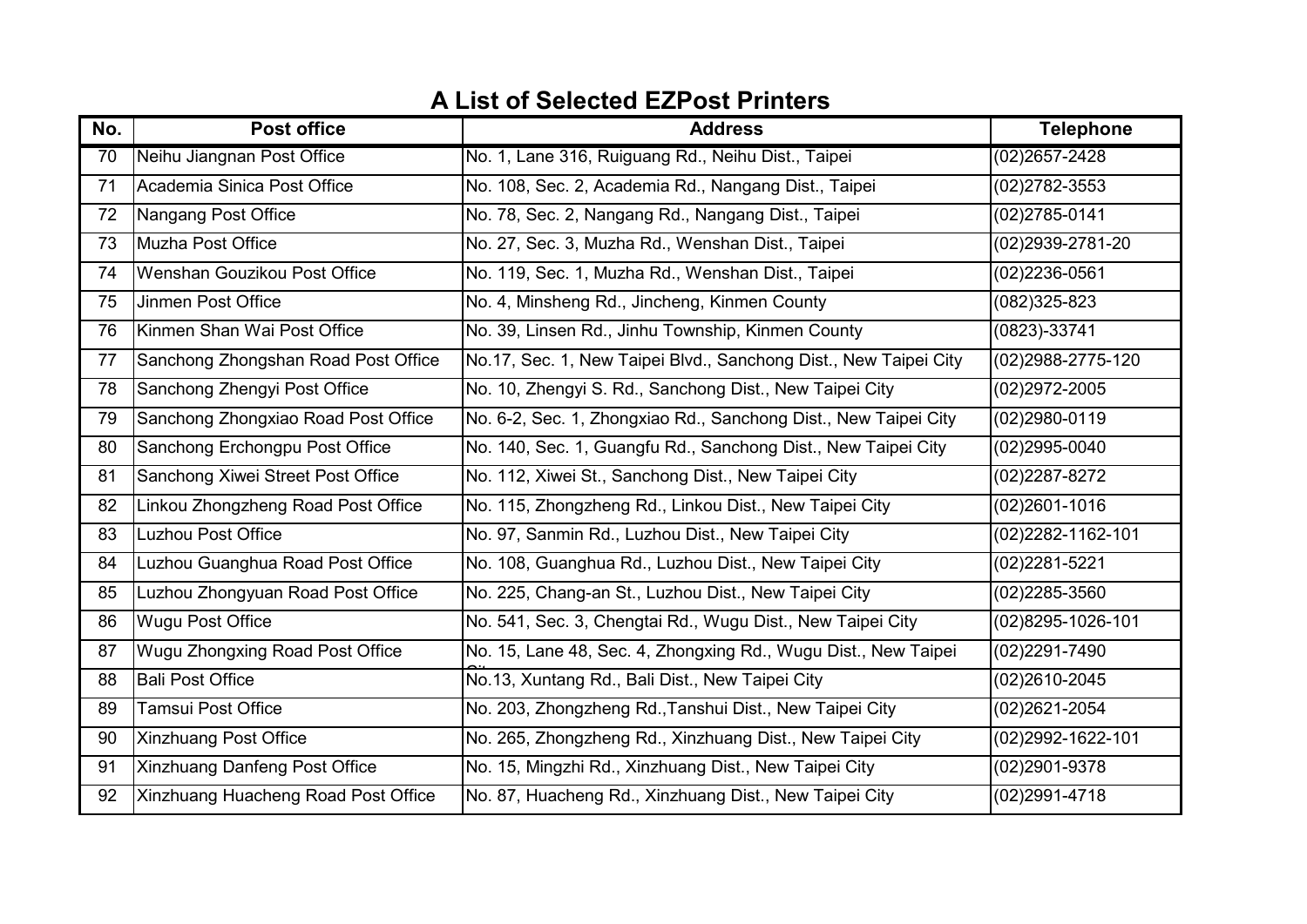| No. | <b>Post office</b>                    | <b>Address</b>                                                   | <b>Telephone</b>  |
|-----|---------------------------------------|------------------------------------------------------------------|-------------------|
| 93  | <b>Xinzhuang Xingfu Post Office</b>   | No. 723, Xingfu Rd., Sinjhuang Dist., New Taipei City            | $(02)2996 - 0981$ |
| 94  | Xinzhuang Hougang Road Post Office    | No. 34, Hougang 1st Rd., Xinzhuang Dist., New Taipei City        | (02)2204-2640     |
| 95  | Xinzhuang Wugong Post Office          | No. 2, Lane 50, Wugong 3rd Rd., Xinzhuang Dist., New Taipei City | (02)2298-0293     |
| 96  | <b>Xinzhuang Minan Post Office</b>    | No. 85, Min-an W. Rd., Xinzhuang Dist., New Taipei City          | (02)2203-7653     |
| 97  | Linkou Post Office                    | No. 8, Sec. 1, Wunhua 2nd Rd., Linkou Dist. Township, New Taipei | (02)2608-5028     |
| 98  | Bangiao Wenhua Road Post Office       | No. 395, Sec. 1, Wenhua Rd., Bangiao Dist., New Taipei City      | (02)2259-8788     |
| 99  | Bangiao Daguan Road Post Office       | No. 47, Sec. 1, Daguan Rd., Bangiao Dist., New Taipei City       | (02)2967-7792     |
| 100 | <b>Tucheng Post Office</b>            | No. 160, Sec. 2, Zhongyang Rd., Tucheng Dist., New Taipei City   | (02)2260-1258     |
| 101 | Bangiao Houpu Post Office             | No. 128, Shijian Rd., Banqiao Dist., New Taipei City             | (02)2956-7536     |
| 102 | Bangiao Pugian Post Office            | No. 109, Sec. 2, Zhongshan Rd., Banqiao Dist., New Taipei City   | (02)2961-9785     |
| 103 | Bangiao Juguang Post Office           | No. 213, Juguang Rd., Bangiao Dist., New Taipei City             | (02)2251-6574     |
| 104 | Bangiao Railway Station Front Post Of | No. 16, Fuzhong Rd., Bangiao Dist., New Taipei City              | (02)2969-9837     |
| 105 | Tucheng Qingshuei Post Office         | No. 228, Qingyun Rd., Tucheng Dist., New Taipei City             | (02)2261-2430     |
| 106 | Bangiao Guoging Post Office           | No. 132, Guoqing Rd., Banqiao Dist., New Taipei City             | (02)2964-5842     |
| 107 | <b>Tucheng Huorao Post Office</b>     | No. 240, Sec. 1, Zhongyang Rd., Tucheng Dist., New Taipei City   | (02)2261-9029     |
| 108 | Bangiao Jiangcui Post Office          | No. 40-1, Renhua St., Bangiao Dist., New Taipei City             | (02)2253-4928     |
| 109 | Bangiao Sanmin Road Post Office       | No. 120, Sec. 1, Sanmin Rd., Bangiao Dist., New Taipei City      | (02)2951-8120     |
| 110 | Sanxia Post Office                    | No. 66, Minsheng St., Sanxia Dist., New Taipei City              | (02)2672-1173     |
| 111 | <b>Yingge Post Office</b>             | No. 47, Zhongzheng 1st Rd., Yingge Dist., New Taipei City        | (02)2679-2330     |
| 112 | <b>Xindian Post Office</b>            | No. 177, Sec. 2, Beixin Rd., Xindian Dist., New Taipei City      | (02)2911-1249     |
| 113 | Xindian Binlang Road Post Office      | No. 273, Sec. 1, Beixin Rd., Xindian Dist., New Taipei City      | (02)2911-4400     |
| 114 | Xindian Zhongzheng Post Office        | No. 253, Zhongzheng Rd., Xindian Dist., New Taipei City          | (02)2915-0640     |
| 115 | Yonghe Post Office                    | No. 1, Zhongxing St., Yonghe Dist., New Taipei City              | (02)2232-9702     |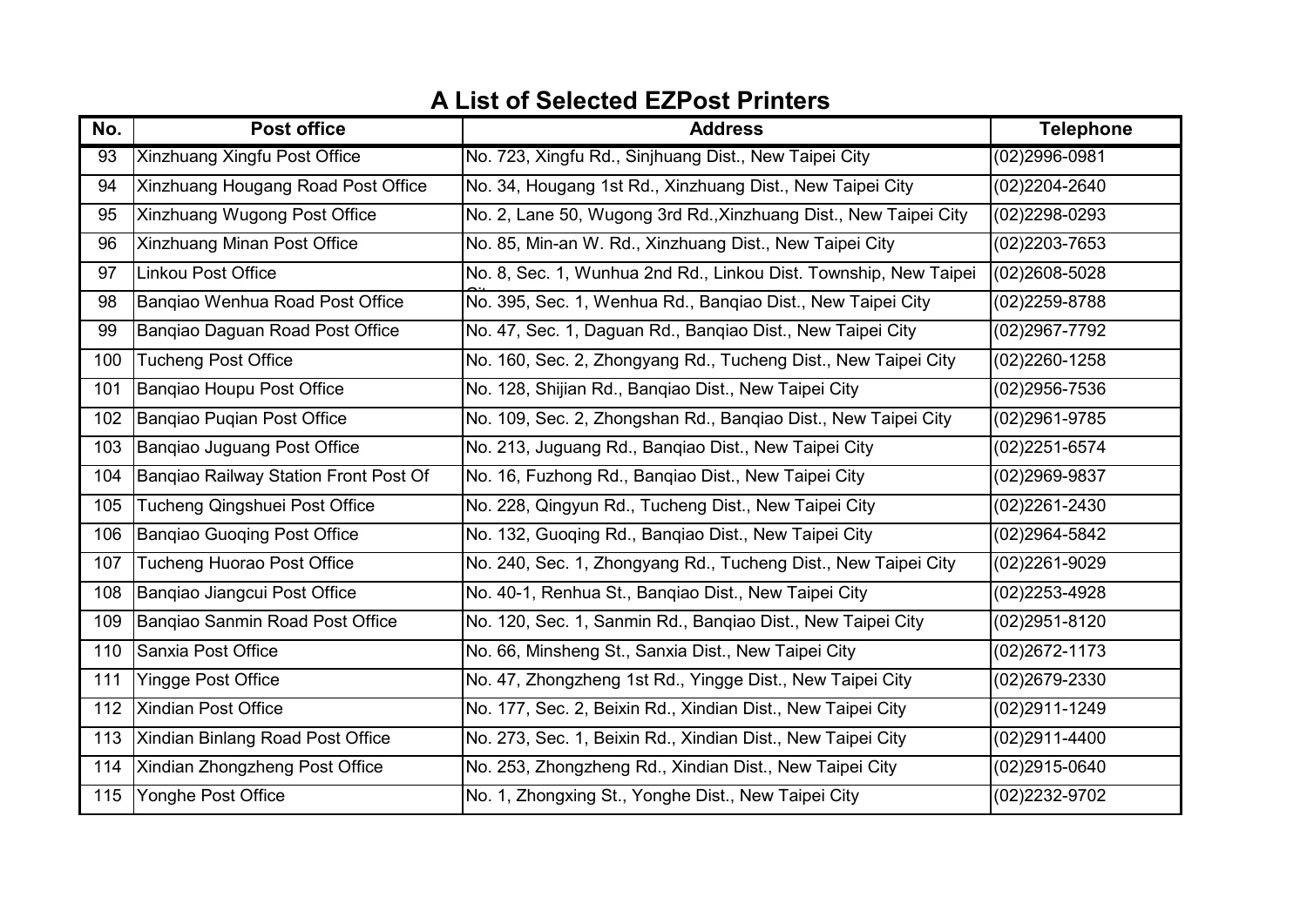| No. | <b>Post office</b>                          | <b>Address</b>                                                   | <b>Telephone</b>  |
|-----|---------------------------------------------|------------------------------------------------------------------|-------------------|
| 116 | Yonghe Fuhe Post Office                     | No. 154, Fuhe Rd., Yonghe Dist., New Taipei City                 | $(02)8928 - 9702$ |
| 117 | Yonghe Zhongzheng Road Post Office          | No. 91, Zhongzheng Rd., Yonghe Dist., New Taipei City            | (02)8943-3227     |
| 118 | Yonghe Xiulang Post Office                  | No. 178, Yongheng Rd., Yonghe Dist., New Taipei City             | (02)8660-8859     |
| 119 | Zhonghe Post Office                         | No. 17, Minle Rd., Zhonghe Dist., New Taipei City                | (02)2222-4804     |
| 120 | Zhonghe Taihe Street Post Office            | No. 6, Taihe St., Zhonghe Dist., New Taipei City                 | (02)2249-3114     |
| 121 | Zhonghe Zhongshan Road Post Office          | No. 362, Sec. 2, Zhongshan Rd., Zhonghe Dist., New Taipei City   | (02)2240-0278     |
| 122 | Zhonghe Nanshijiao Post Office              | No. 442, Jingxin St., Zhonghe Dist., New Taipei City             | (02)2942-1652     |
| 123 | <b>Shulin Post Office</b>                   | No. 325, Sec. 1, Bao-an St., Shulin Dist., New Taipei City       | (02)2681-2148     |
| 124 | Shulin Zhengian Street Post Office          | No. 25, Zhengian St., Shulin Dist., New Taipei City              | (02)2681-3381     |
| 125 | <b>Shulin Yuying Street Post Office</b>     | No. 36, Yuying St., Shulin Dist., New Taipei City                | (02)2681-2832     |
| 126 | <b>Shulin Datong Post Office</b>            | No. 134, Jhonghua Rd., Shulin Dist., New Taipei City             | (02)8685-6838     |
| 127 | Taoyuan Chenggong Road Post Office          | No. 51, Sec. 1, Chenggong Rd., Taoyuan Dist., Taoyuan City       | $(03)3346-077$    |
| 128 | <b>Guishan Dagang Post Office</b>           | No. 99, Sinxing St., Dagang Village, Guishan Dist., Taoyuan City | $(03)3283 - 892$  |
| 129 | Bade Danan Post Office                      | No. 842, Sec. 1, Jieshou Rd., Bade Dist., Taoyuan City           | $(03)3620 - 477$  |
| 130 | Taoyuan Minsheng Road Post Office           | No. 246-1, Minsheng Rd., Taoyuan Dist., Taoyuan City             | $(03)3349-833$    |
| 131 | <b>Guishan Post Office</b>                  | No. 2-1, Fongmei St., Guishan Dist., Taoyuan City                | (03)3204-924      |
| 132 | Taoyuan Nanmen Post Office                  | No. 362, Zhongshan Rd., Taoyuan Dist., Taoyuan City              | $(03)3342-081$    |
| 133 | Luzhu Post Office                           | No.105, Sec. 1, Nanshan Rd., Luzhu Dist., Taoyuan City           | $(03)3524 - 630$  |
| 134 | Taoyuan Zhonglu Post Office                 | No. 27-1, Lane 20, Shouchang St., Taoyuan Dist., Taoyuan City    | $(03)2202 - 871$  |
| 135 | Taoyuan Daye Post Office                    | No. 372, Sec. 1, Daye Rd., Taoyuan Dist., Taoyuan City           | $(03)3588-316$    |
| 136 | <b>Taoyuan County Government Front Post</b> | No. 326, Xianfu Rd., Taoyuan Dist., Taoyuan City                 | $(03)3389-165$    |
| 137 | Guishan wenhua Post Office                  | No.102, Wenchang1st., Guishan Dist., Taoyuan City                | $(03)3282 - 617$  |
| 138 | Luzhu Dazhu Post Office                     | No. 385, Dazhu Rd., Luzhu Dist., Taoyuan City                    | $(03)3232 - 214$  |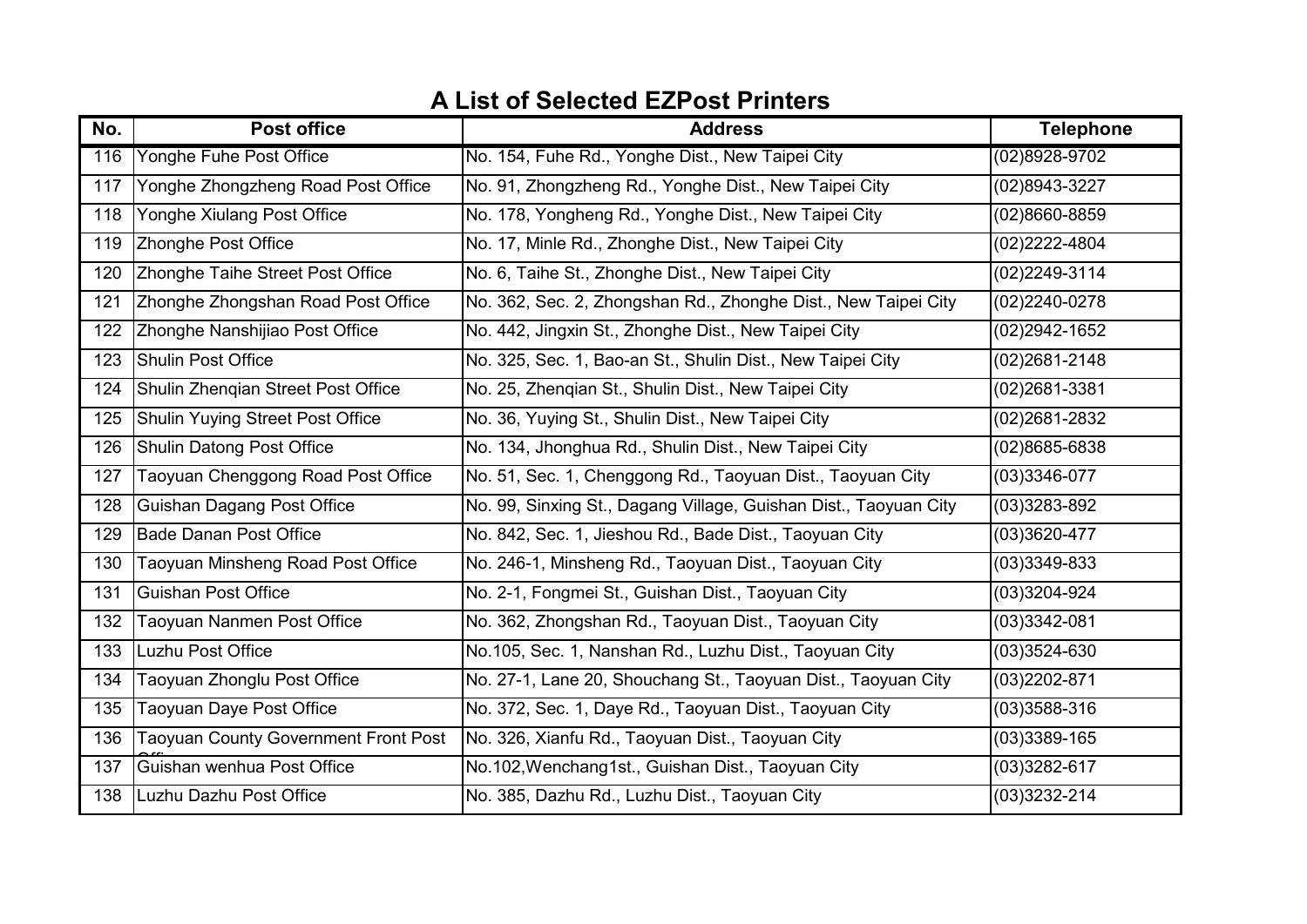| No. | <b>Post office</b>                        | <b>Address</b>                                                    | <b>Telephone</b> |
|-----|-------------------------------------------|-------------------------------------------------------------------|------------------|
| 139 | <b>Taoyuan Ciwen Post Office</b>          | No.280 \ 286, Jingguo Rd., Taoyuan Dist., Taoyuan City            | $(03)3552 - 745$ |
| 140 | Dayuan Post Office                        | No.85, Zhongshan N. Rd., Dayuan Dist., Taoyuan City               | (03)3862-071     |
| 141 | Daxi Post Office                          | No. 210, Kangzhuang Rd., Daxi Dist., Taoyuan City                 | $(03)3882 - 141$ |
| 142 | Zhongli Post Office                       | No. 51, Zhongmei Rd., Zhongli Dist., Taoyuan City                 | $(03)4220 - 552$ |
| 143 | Zhongli Neili Post Office                 | No. 25, Zhongqin Rd. Post Office St., Zhongli Dist., Taoyuan City | $(03)4553 - 541$ |
| 144 | Zhongli Longgang Post Office              | No.756, Sec. 3, Longgang Rd., Zhongli Dist., Taoyuan City         | $(03)4503 - 861$ |
| 145 | <b>Guanyin Xinpo Post Office</b>          | No. 596, Sec. 2, Xinhua Dist. Rd., Datong Village, Guanyin Dist., | $(03)4981 - 184$ |
| 146 | Pingzhen Guangming Post Office            | 1 Fl., No. 73, Guangming Rd., Pingzhen Dist., Taoyuan City        | (03)4937-484     |
| 147 | Pingzhen Post Office                      | No. 221, Sec. 2, Yanping Rd., Pingzhen Dist., Taoyuan City        | $(03)4024 - 420$ |
| 148 | Zhongli Xingguo Post Office               | No. 126, Sec. 2, Yuanhua Rd., Zhongli Dist., Taoyuan City         | $(03)4226 - 254$ |
| 149 | Pingzhen Shanziding Post Office           | No.296, Sec. Shanding, Zhongfeng Rd., Pingzhen Dist., Taoyuan     | $(03)4697-072$   |
| 150 | Zhongli Nanyuan Post Office               | No. 4, Nanyuan 2nd Rd., Zhongli Dist., Taoyuan City               | $(03)4527 - 682$ |
| 151 | Xinwu Post Office                         | No. 279, Zhongshan Rd., Xinwu Dist., Taoyuan City                 | (03)4772-624     |
| 152 | Pingzhen Gaoshuang Post Office            | No.181, Gaoshuang Rd., Pingzhen Dist., Taoyuan City               | $(03)4924 - 883$ |
| 153 | Longtan Post Office                       | No. 151, Zhongzheng Rd., Longtan Dist., Taoyuan City              | (03)4792-025-13  |
| 154 | Yangmei Post Office                       | No. 7, Daping St., Yangmei Dist., Taoyuan City                    | $(03)4755 - 281$ |
| 155 | <b>Hsinchu Wuchang Street Post Office</b> | No. 81, Wuchang St., East Dist., Hsinchu                          | $(03)5215 - 984$ |
| 156 | Hsinchu Guandong Bridge Post Office       | No. 313, Sec. 1, Guangfu Rd., East Dist., Hsinchu                 | $(03)5772-024$   |
| 157 | Hsinchu Science Park Post Office          | No. 2-1, Gongyedong 2nd Rd., H. S. P., East Dist., Hsinchu        | $(03)5783 - 898$ |
| 158 | Xinpu Post Office                         | No. 210, Zhongzheng Rd., Xinpu, Hsinchu County                    | (03)5882-134     |
| 159 | Guanxi Post Office                        | No. 86, Zhengyi Rd., Guanxi, Hsinchu County                       | $(03)5872 - 147$ |
| 160 | Zhubei Post Office                        | No. 60, Zhongzheng W. Rd., Zhubei, Hsinchu County                 | $(03)5552 - 207$ |
| 161 | Hukou Post Office                         | No. 26, Zhongxiao Rd., Hukou, Hsinchu County                      | $(03)5992-036$   |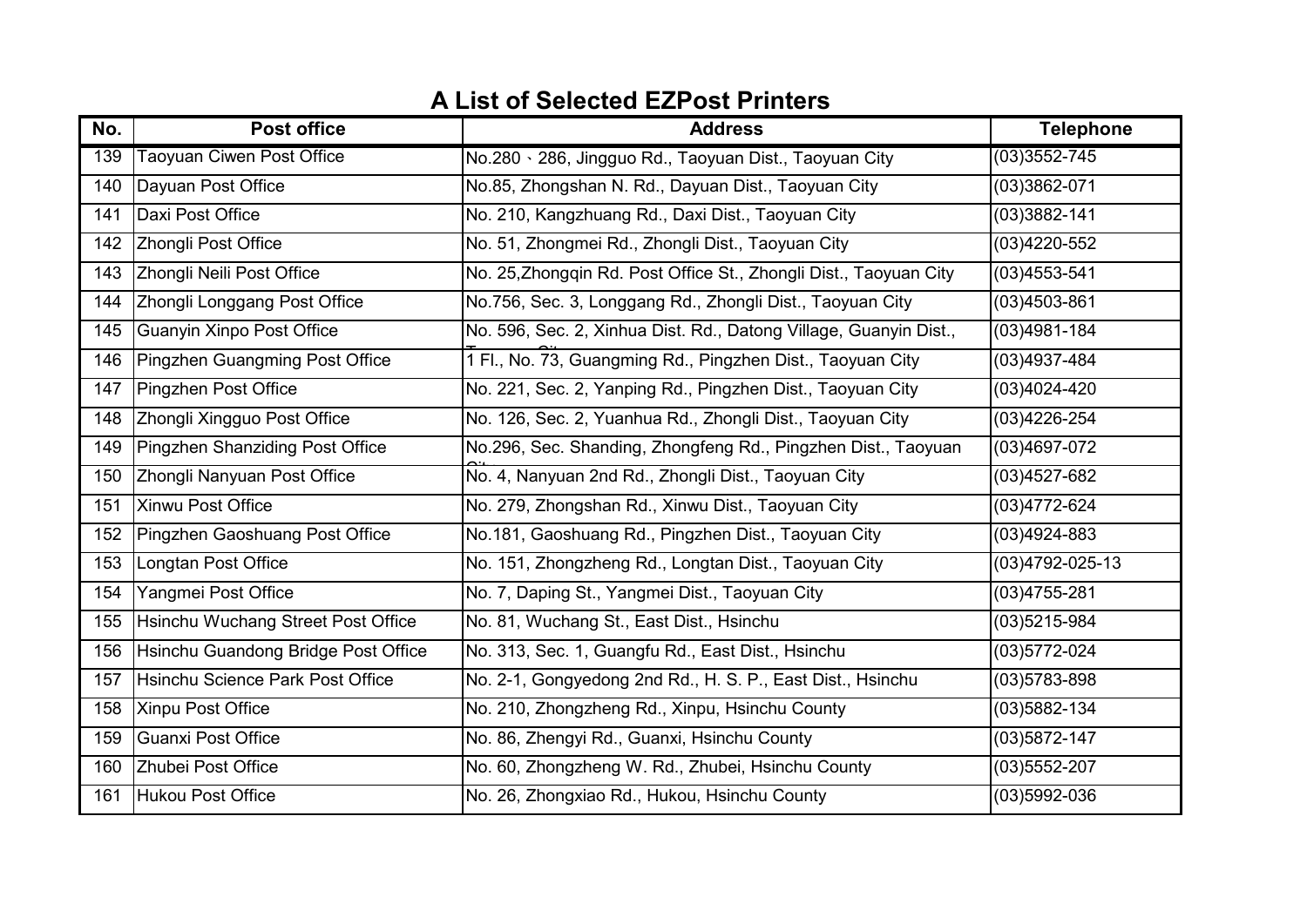| No. | <b>Post office</b>                  | <b>Address</b>                                                   | <b>Telephone</b>   |
|-----|-------------------------------------|------------------------------------------------------------------|--------------------|
| 162 | <b>Zhudong Post Office</b>          | No. 128, Donglin Rd., Zhudong, Hsinchu County                    | $(03)5962 - 892$   |
| 163 | Miaoli Zhongmiao Post Office        | No. 532, Zhongzheng Rd., Miaoli County                           | $(037)334 - 678$   |
| 164 | <b>Houlong Post Office</b>          | No. 161, Zhonghua Rd., Houlong Township, Miaoli County           | $(037)722 - 056$   |
| 165 | <b>Tongxiao Post Office</b>         | No.74, Zhongzheng Rd., Tongsi Village, Tongxiao Township, Miaoli | $(037)752 - 264$   |
| 166 | Yuanli Post Office                  | No.15, Zhongyong St., Yuanli Township, Miaoli County             | $(037)861 - 075$   |
| 167 | <b>Zhunan Post Office</b>           | No.86, Minzu St., Zhunan, Miaoli County                          | $(037)472-634$     |
| 168 | <b>Toufen Post Office</b>           | No. 3, Chongren St., Toufen City, Miaoli County                  | $(037)663 - 114$   |
| 169 | Taichung Minquan Road Post Office   | No. 86, Minquan Rd., Central Dist., Taichung                     | (04) 2221-5121-226 |
| 170 | Wuri Post Office                    | No. 123, Guangrih Rd., Wuri Dist., Taichung                      | $(04)$ 2338-1364   |
| 171 | <b>Wufeng Post Office</b>           | No. 806, Zhongzheng Rd., Wufeng Dist., Taichung                  | (04)2339-3034      |
| 172 | Taichung Guoguang Road Post Office  | No. 297, Guoguang Rd., South Dist., Taichung                     | $(04)$ 2285-1030   |
| 173 | Taichung Nantun RoadPost Office     | No. 405, Sec. 2, Nantun Rd., Nantun Dist., Taichung              | (04)2389-0624      |
| 174 | Taichung Fupingli Post Office       | No. 169, Sec. 2, Fuxing Rd., South Dist., Taichung               | $(04)2261 - 1854$  |
| 175 | Dali Post Office                    | No. 212, Sec. 2, Zhongxing Rd., Dali Dist., Taichung             | (04) 2482-5771     |
| 176 | Daya Post Office                    | No. 177, Zhongqing E ast Rd., Daya Dist. Township, Taichung      | $(04)2566 - 2480$  |
| 177 | Taichung Fengjia Post Office        | No. 268, Sec. 2, Hena Rd., Xitun Dist., Taichung                 | $(04)$ 2452-7033   |
| 178 | Taichung Shuangshi Road Post Office | No. 119, Sec.2, Shuangshi Rd., North Dist., Taichung             | (04) 2233-2382     |
| 179 | <b>Taichung Shuinan Post Office</b> | No. 1, Siping Rd., Beitun Dist., Taichung                        | $(04)$ 2291-4800   |
| 180 | <b>Taichung Xitun Post Office</b>   | No. 130, Sec. 3, Liming Rd., Xitun Dist., Taichung               | $(04)$ 2701-0016   |
| 181 | Dali Caohu Post Office              | No. 298-3, Sec. 1, Zhongxing Rd., Dali Dist., Taichung           | $(04)$ 2492-3050   |
| 182 | Taichung Dazhi Post Office          | No. 676, Jiancheng Rd., East Dist., Taichung                     | $(04)2282 - 5118$  |
| 183 | <b>Taiping Post Office</b>          | No. 25, Zhongxing E. Rd., Taiping Dist., Taichung                | $(04)2279-0919$    |
| 184 | <b>Taichung Beitun Post Office</b>  | No. 37-1, Jinhua N. Rd., Beitun Dist., Taichung                  | $(04)$ 2237-2725   |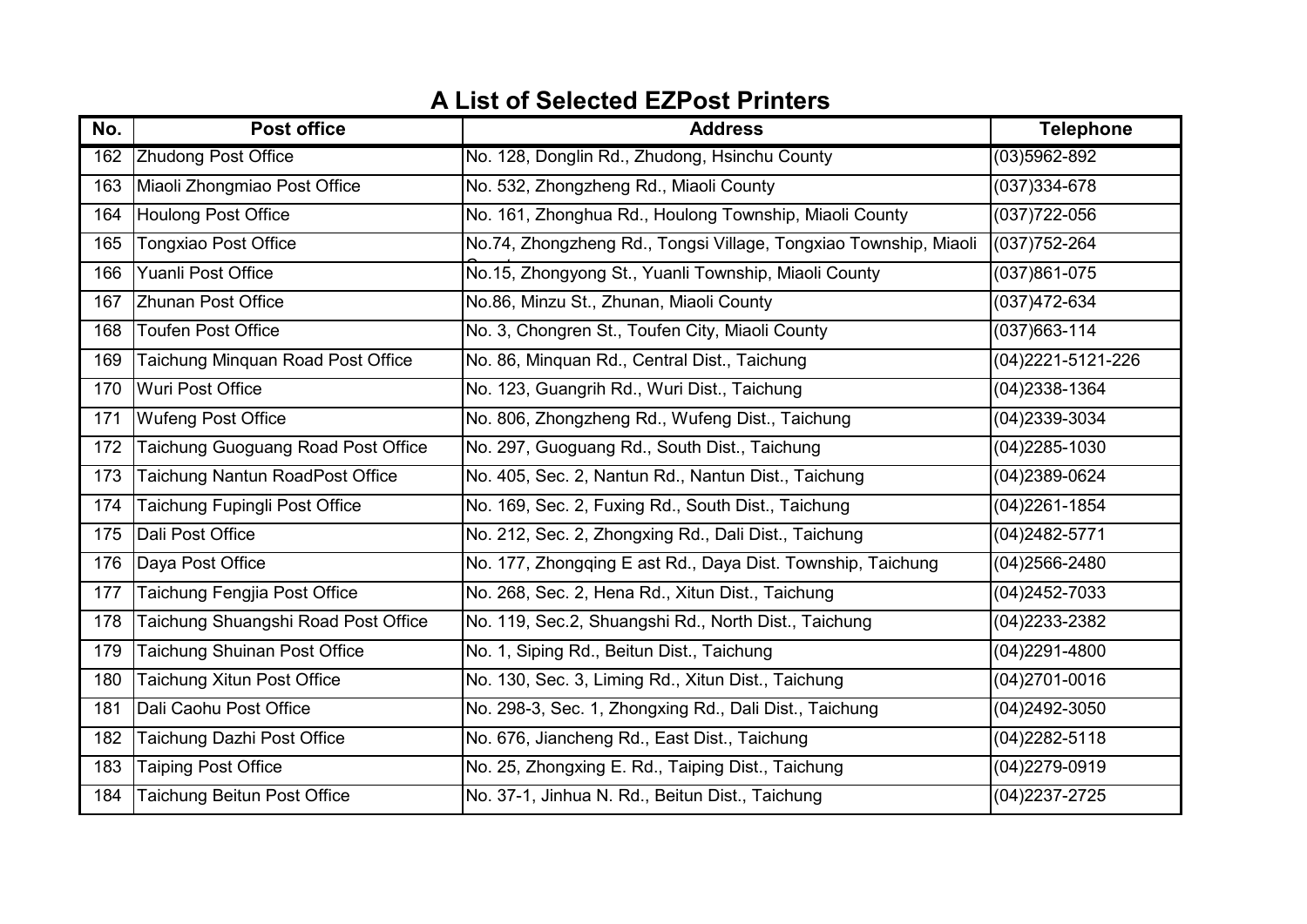| No. | <b>Post office</b>                        | <b>Address</b>                                               | <b>Telephone</b>  |
|-----|-------------------------------------------|--------------------------------------------------------------|-------------------|
| 185 | <b>Taichung Dongxing Road Post Office</b> | No. 186, Sec. 2, Dongxing Rd., Nantun Dist., Taichung        | $(04)$ 2475-1984  |
| 186 | Taichung Hankou Road Post Office          | No. 189, Sec. 3, Hankou Rd., North Dist., Taichung           | (04)2296-6679     |
| 187 | Taichung Gongyi Road Post Office          | No. 193, Gongyi Rd., West Dist., Taichung                    | (04) 2302-0271    |
| 188 | Taichung Dakengkou Post Office            | No. 38-1, Sec. 1, Dongshan Dist. Rd., Beitun Dist., Taichung | $(04)$ 2231-5030  |
| 189 | <b>Taiping Yixin Post Office</b>          | No. 27, Sec. 4, Zhongshan Rd., Taiping Dist., Taichung       | (04)2398-0539     |
| 190 | Taichung Hecuo Post Office                | No. 83, Sec. 1, Qinghai Rd., Xitun Dist., Taichung           | $(04)$ 2316-0166  |
| 191 | Taichung Industrial Park Post Office      | No. 10, Gongye 6th Rd., Xitun Dist., Taichung                | $(04)$ 2359-2387  |
| 192 | <b>Taichung Liming Post Office</b>        | No. 49, Lane 80, Bo-ai St., Nantun Dist., Taichung           | $(04)$ 2252-1074  |
| 193 | Taichung Daquan Street Post Office        | No. 42, Daquan St., West Dist., Taichung                     | $(04)$ 2371-2528  |
| 194 | <b>Faichung Dangou Post Office</b>        | No. 365, Minquan Rd., North Dist., Taichung                  | $(04)2205 - 1277$ |
| 195 | Taichung Jianxing Road Post Office        | No. 190, Jianxing Rd., North Dist., Taichung                 | $(04)$ 2235-3673  |
| 196 | Taichung Wenxin Road Post Office          | No. 752, Sec. 4, Wunxin Rd., Beitun Dist., Taichung          | $(04)$ 2235-6388  |
| 197 | Taichung Yingcai Post Office              | No. 200, Minsheng Rd., West Dist., Taichung                  | (04)2302-2484     |
| 198 | Taichung Dalong Road Post Office          | No. 60, Dalong Rd., Xitun Dist., Taichung                    | (04)2320-6379     |
| 199 | Wuri Xiba Post Office                     | No.372, Sec. 2, Xinan Rd., Wuri Dist., Taichung              | $(04)$ 2335-6043  |
| 200 | Taichung Fu-an Post Office                | No. 318, Fushun Rd., Xitun Dist., Taichung                   | $(04)$ 2463-0618  |
| 201 | Taichung Xiangshang Post Office           | No. 199, Sec. 2, Xiangshang Rd., Nantun Dist., Taichung      | $(04)2387 - 0215$ |
| 202 | Fengyuan Post Office                      | No. 298, Zhongzheng Rd., Fengyuan Dist., Taichung            | $(04)2527 - 1140$ |
| 203 | Shengang Shekou Post Office               | No. 611, Zhongshan Rd., Shengang Dist., Taichung             | $(04)2562 - 1779$ |
| 204 | Houli Post Office                         | No. 77, Gong-an Rd., Houli Dist., Taichung                   | $(04)2556 - 2067$ |
| 205 | Dongshi Post Office                       | No. 43, Zhongshan Rd., Dongshi Dist., Taichung               | (04)2587-2701     |
| 206 | <b>Tanzi Post Office</b>                  | No. 42, Sec. 3, Tanxing Rd., Tanzi Dist., Taichung           | $(04)2532 - 4660$ |
| 207 | Dajia Post Office                         | No. 1, Xinzheng Rd., Dajia Dist., Taichung                   | (04)2687-2632     |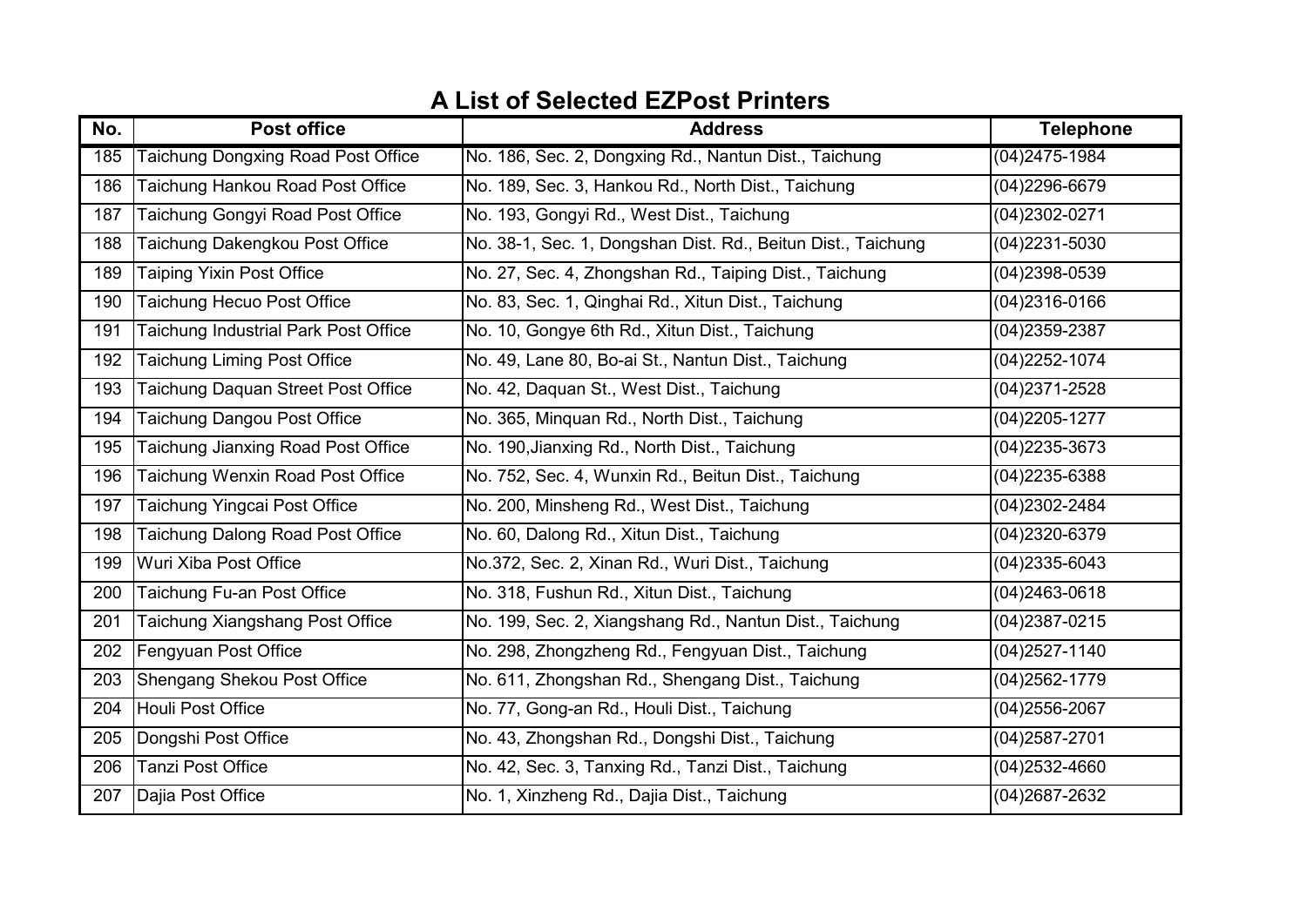| No.              | <b>Post office</b>                 | <b>Address</b>                                                               | <b>Telephone</b>      |
|------------------|------------------------------------|------------------------------------------------------------------------------|-----------------------|
| $\overline{208}$ | Dajia Youshi Post Office           | No. 45, Youshi Rd., Dajia Dist., Taichung                                    | $(04)2681 - 4009$     |
| 209              | <b>Taichung Port Post Office</b>   | No. 129, Siwei Rd., Wuqi Dist., Taichung                                     | $(04)2657 - 3645$     |
| 210              | Shalu Post Office                  | No. 341, Zhongshan Rd., Shalu Dist., Taichung                                | $(04)2662-6687$       |
| 211              | <b>Qingshui Post Office</b>        | No. 124, Zhongshan Rd., Qingshui Dist., Taichung                             | $(04)2622 - 7353$     |
| 212              | Dadu Post Office                   | No. 666, Sec. 2, Shatian Rd., Dadu Dist., Taichung                           | $(04)2699 - 7555$     |
| 213              | Changhua Zhongyang Rd. Post Office | No. 270, Zhongyang Rd., Changhua                                             | (04)7616-690#229      |
| 214              | Hemei Post Office                  | No. 331, Sec. 5, Zhangmei Rd., Hemei, Changhua County                        | $(04)7552 - 223$      |
| 215              | Huatan Post Office                 | No. 316, Zhongzheng Rd., Huatan, Changhua County                             | $(04)7874 - 640$      |
| 216              | Changhua Fuqian Post Office        | No. 377, Sec. 2, Zhongshan Rd., Changhua                                     | $(04)7227 - 883$      |
| 217              | Xiushui Post Office                | No. 583, Sec. 2, Zhangshui Rd., Xiushui, Changhua County                     | $(04)7692-024$        |
| 218              | <b>Shengang Post Office</b>        | No. 100, Zhongshan Rd., Shengang Dist., Changhua County                      | $(04)7982 - 139$      |
| 219              | Changhua Guangfu Rd. Post Office   | No. 55, Heping Rd., Changhua City, Changhua County                           | $(04)7221-130$        |
| 220              | Xihu Post Office                   | No. 430, Sec. 3, Zhangshuei Rd., Xihu Township, Changhua County (04)8852-142 |                       |
| 221              | Lugang Post Office                 | No. 1, Chenggong Rd., Lugang, Changhua County                                | $(04)7780 - 162$      |
| 222              | Beidou Post Office                 | No. 226, Guangfu Rd., Beidou, Changhua County                                | $(04)8882-047$        |
| 223              | <b>Erlin Post Office</b>           | No.707, Ren · ai Rd., Erlin, Changhua County                                 | $(04)8964 - 284$      |
| 224              | <b>Yuanlin Post Office</b>         | No. 488, Sec. 2, Yuandong Rd., Yuanlin, Changhua County                      | $(04)8324 - 541 - 18$ |
| 225              | <b>Yongjing Post Office</b>        | No. 27, Yongjing St., Yongjing Township, Changhua County                     | $(04)8221 - 927$      |
| 226              | Yuanlin Jhongjheng Rd. Post Office | No. 457, Jhongjheng Rd., Yuanlin, Changhua County                            | $(04)8349-424$        |
| 227              | <b>Shetou Post Office</b>          | No. 195, Sec. 2, Yuanji Rd., Shetou, Changhua County                         | $(04)8732 - 201$      |
| 228              | <b>Tianzhong Post Office</b>       | No. 305, Sec. 2, Yuanji Rd., Tianzhong, Changhua County                      | $(04)8742 - 140$      |
| 229              | Douliu Xiping Rd. Post Office      | No. 1, Xiping Rd., Douliu, Yunlin County                                     | $(05)5322 - 245$      |
| 230              | Dounan Post Office                 | No. 77, Zhongshan Rd., Dounan, Yunlin County                                 | $(05)5972 - 209$      |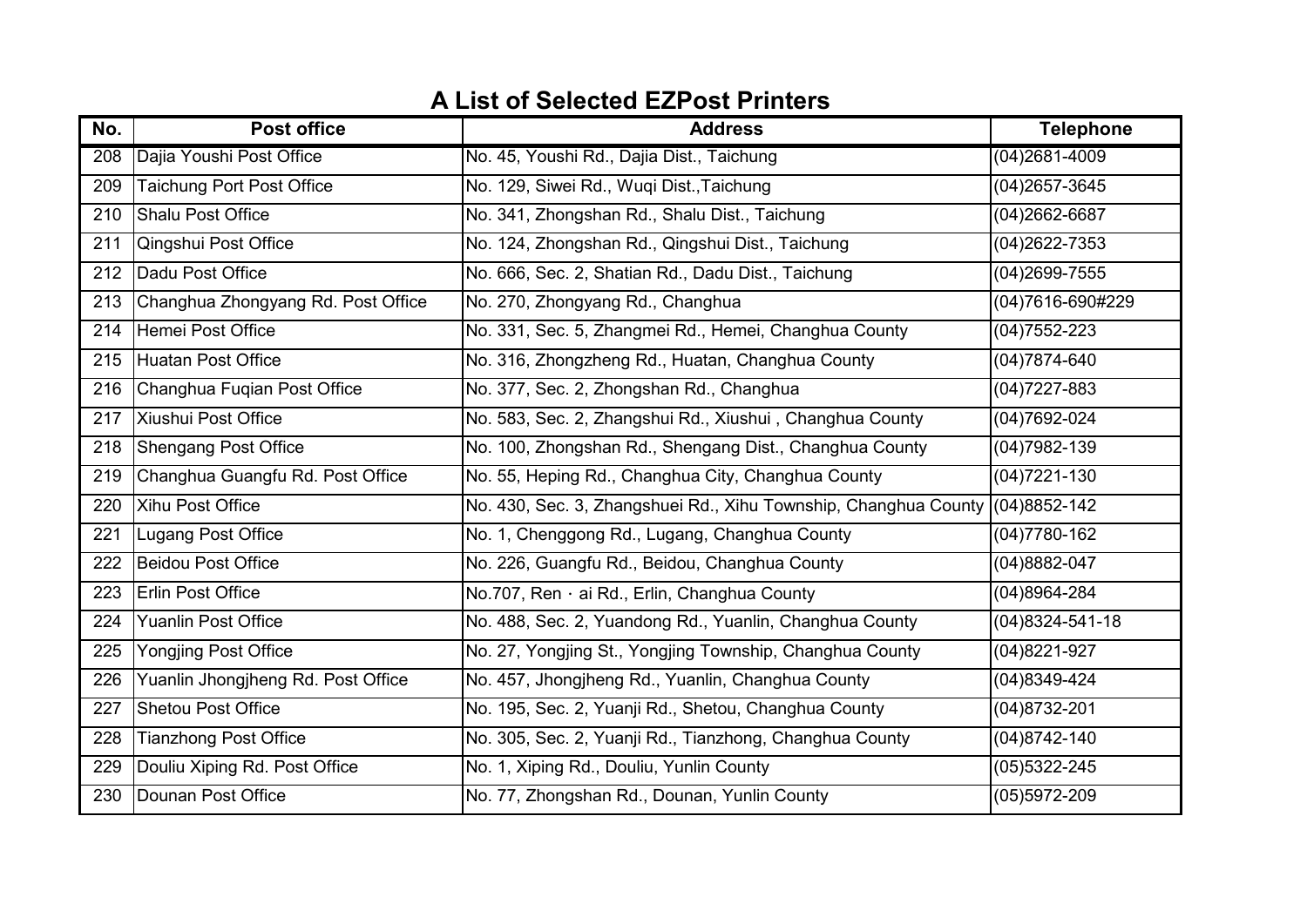| No. | <b>Post office</b>                        | <b>Address</b>                                               | <b>Telephone</b>   |
|-----|-------------------------------------------|--------------------------------------------------------------|--------------------|
| 231 | <b>Xiluo Post Office</b>                  | No. 167-1, Fuxing Rd., Xiluo, Yunlin County                  | $(05)5862 - 166$   |
| 232 | Huwei Post Office                         | No. 495, Sec. 1, Linsen Rd., Huwei, Yunlin County            | $(05)6334 - 310$   |
| 233 | Mailiao Post Office                       | No. 24, Guangfu Rd., Mailiao, Yunlin County                  | $(05)6932-054$     |
| 234 | Beigang Post Office                       | No. 54, Wenhua Rd., Beigang, Yunlin County                   | $(05)7832 - 229$   |
| 235 | Chiayi Wenhua Road Post Office            | No. 134, Wenhua Rd., East Dist., Chiayi                      | $(05)2259-408$     |
| 236 | Chiayi Zhongshan Road Post Office         | No. 107, Zhongshan Rd., East Dist., Chiayi                   | $(05)$ 2785-145    |
| 237 | Chiayi Yushan Post Office                 | No. 672, Zhongxing Rd., West Dist., Chiayi                   | $(05)2860 - 153$   |
| 238 | Minxiong Post Office                      | No. 17, Minzu Rd., Dongrong Village, Minxiong, Chiayi County | $(05)2262 - 609$   |
| 239 | Minxiong Shuangfu Post Office             | No. 7, Zhongshan Rd., Minxiong, Chiayi County                | $(05)2219-187$     |
| 240 | Puzi Post Office                          | No. 46, Guangfu Rd., Puzi, Chiayi County                     | $(05)3792 - 130$   |
| 241 | Dalin Post Office                         | No. 28-1, Pinghe St., Dali Dist.n, Chiayi County             | $(05)2652 - 107$   |
| 242 | Nantou Sanhe Post Office                  | No. 30, Sanhe 2nd Rd., Nantou                                | (049)2220-162-231  |
| 243 | Nantou ZhongShan St. Post Office          | No. 259, Zhongshan St., Nantou                               | (049)2222-162      |
| 244 | Nantou Zhongxing Post Office              | No. 4, Zhongsyue Rd., Nantou                                 | (049)2332-852      |
| 245 | <b>Caotun Post Office</b>                 | No. 606, Zhongzheng Rd., Caotun, Nantou County               | (049)2333-461      |
| 246 | <b>Zhushan Post Office</b>                | No. 2, Sec. 1, Qianshan Rd., Zhushan, Nantou County          | (049)2642-076      |
| 247 | Puli Post Office                          | No. 284, Nanchang St., Puli, Nantou County                   | (049)2982-124-9    |
| 248 | Tainan Chenggong Road Post Office         | No. 6, Chenggong Rd., North Dist., Tainan                    | $(06)$ 2267-962    |
| 249 | <b>Fainan Zhongzheng Road Post Office</b> | No. 42, Zhongzheng Rd., West Central Dist., Tainan           | $(06)$ 2223-304    |
| 250 | <b>Guiren Post Office</b>                 | No. 637, Sec. 1, Zhongshan Rd., Guiren Dist., Tainan         | $(06)$ 2307-454    |
| 251 | Yongkang Post Office                      | No. 78, Zhongshan Rd., Yongkang Dist., Tainan                | (06)2322-405ext.12 |
| 252 | Tainan Yongle Post Office                 | No. 282, Sec. 3, Minzu Rd., West Central Dist., Tainan       | $(06)$ 2234-495    |
| 253 | Tainan Nanmen Road Post Office            | No. 93, Nanmen Rd., West Central Dist., Tainan               | $(06)$ 2147-235    |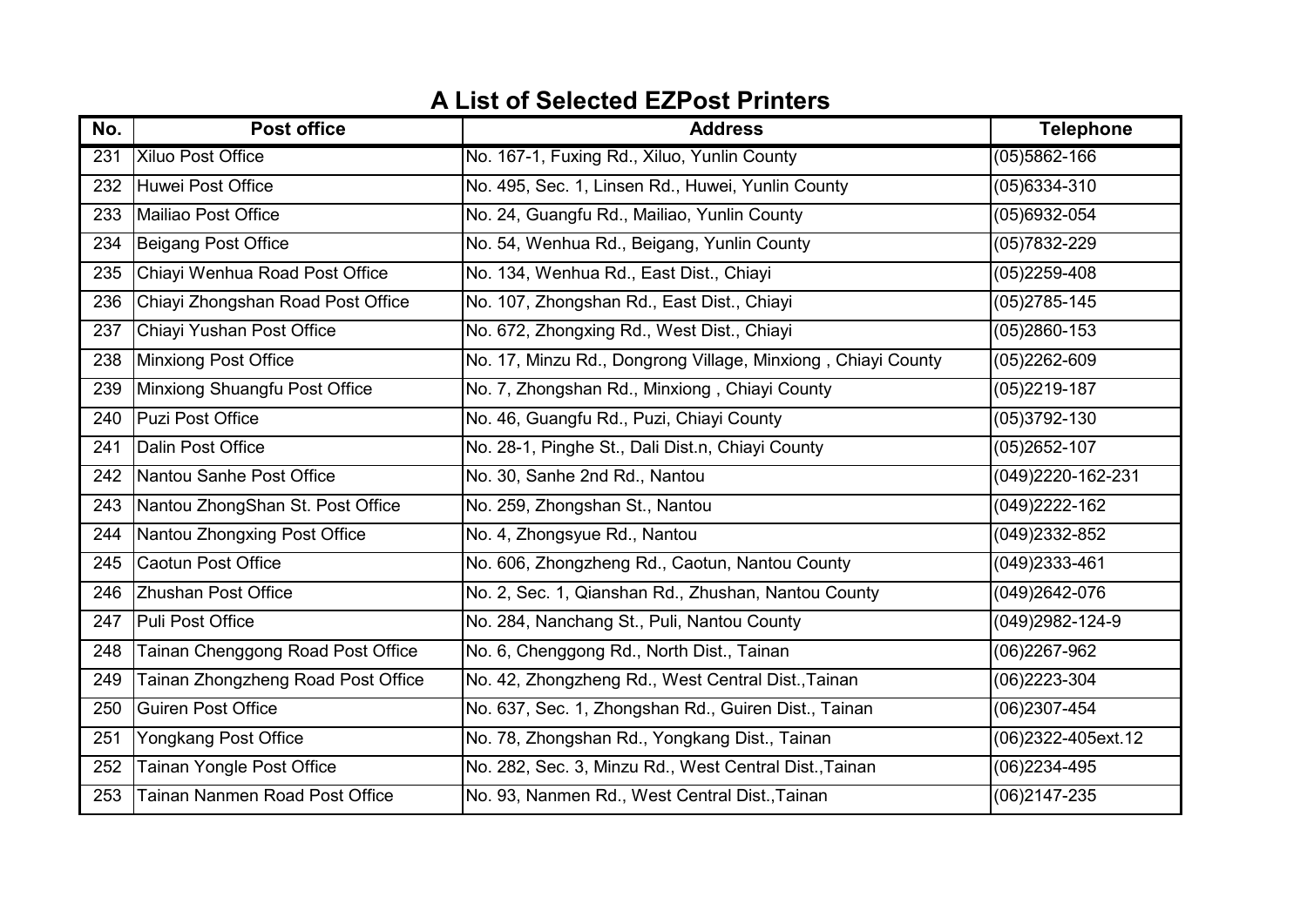| No. | <b>Post office</b>                      | <b>Address</b>                                         | <b>Telephone</b> |
|-----|-----------------------------------------|--------------------------------------------------------|------------------|
| 254 | <b>Tainan Datong Road Post Office</b>   | No. 410, Sec. 2, Datong Rd., South Dist., Tainan       | $(06)$ 2155-409  |
| 255 | Tainan Dongmen Post Office              | No. 216, Sec. 2, Dongmen Rd., East Dist., Tainan       | (06)2683-290     |
| 256 | <b>Rende Post Office</b>                | No. 1118, Sec. 2, Zhongzheng Rd., Rende Dist., Tainan  | (06)2700-982     |
| 257 | <b>Tainan Dongning Road Post Office</b> | No. 323, Dongning Rd., East Dist., Tainan              | $(06)$ 2363-607  |
| 258 | <b>Tainan Yuandian Post Office</b>      | No. 462, Sec. 2, Yi-an Rd., Annan Dist., Tainan        | $(06)$ 2464-402  |
| 259 | Guanmiao Post Office                    | No. 222, Zhongyang Rd., Guanmiao Dist., Tainan         | $(06)5950-850$   |
| 260 | <b>Tainan Yuping Post Office</b>        | No. 333, Yuping Rd., Anping Dist., Tainan              | (06)2973-047     |
| 261 | <b>Xinying Post Office</b>              | No. 126, Zhongshan Rd., Xinying Dist., Tainan          | $(06)6323-613$   |
| 262 | Yanshui Post Office                     | No. 6, Zhongshan Rd., Yanshuei Dist., Tainan           | $(06)6521-170$   |
| 263 | <b>Baihe Post Office</b>                | No. 410, Sanmin Rd., Baihe Dist., Tainan               | $(06)6852-061$   |
| 264 | Sinhua Post Office                      | No.312, Zhongzheng Rd., Xinhua Dist., Township, Tainan | $(06)5902-061$   |
| 265 | Jiali Post Office                       | No. 375, Yanping Rd., Jiali Dist., Tainan              | $(06)7211 - 837$ |
| 266 | Xyuejia Post Office                     | No. 318, Zhongzheng Rd., Xyuejia Dist., Tainan         | $(06)7833 - 378$ |
| 267 | Madou Post Office                       | No. 25, Xingguo Rd., Madou Dist., Tainan               | (06)5722144      |
| 268 | Shanhua Post Office                     | No. 332, Zhongzheng Rd., Shanhua Dist., Tainan         | (06)5832-496     |
| 269 | Xinshi Post Office                      | No. 217, Ren-ai St., Xinshi Dist., Tainan              | $(06)5993-205$   |
| 270 | Guantian Longtian Post Office           | No. 2, Shengli Rd., Guantian Dist., Tainan             | $(06)5791-112$   |
| 271 | <b>Xinxing Post Office</b>              | No. 177, Zhongzheng 3rd Rd., Xinxing Dist., Kaohsiung  | (07)2212-591     |
| 272 | Lingya Post Office                      | No. 134, Chenggong 1st Rd., Lingya Dist., Kaohsiung    | $(07)3330 - 818$ |
| 273 | Nanzi Post Office                       | No. 247, Nanzixin Rd., Nanzi Dist., Kaohsiung          | $(07)3517 - 250$ |
| 274 | <b>Zuoying Post Office</b>              | No. 43, Shijian Rd., Zuoying Dist., Kaohsiung          | (07)5830-331     |
| 275 | Qianjin Post Office                     | No.147, Liuhe 2nd Rd., Qianjin Dist., Kaohsiung        | $(07)2855 - 808$ |
| 276 | Kaohsiung Dezhi Post Office             | No. 84, Rehe 1st St., Sanmin Dist., Kaohsiung          | $(07)3117 - 501$ |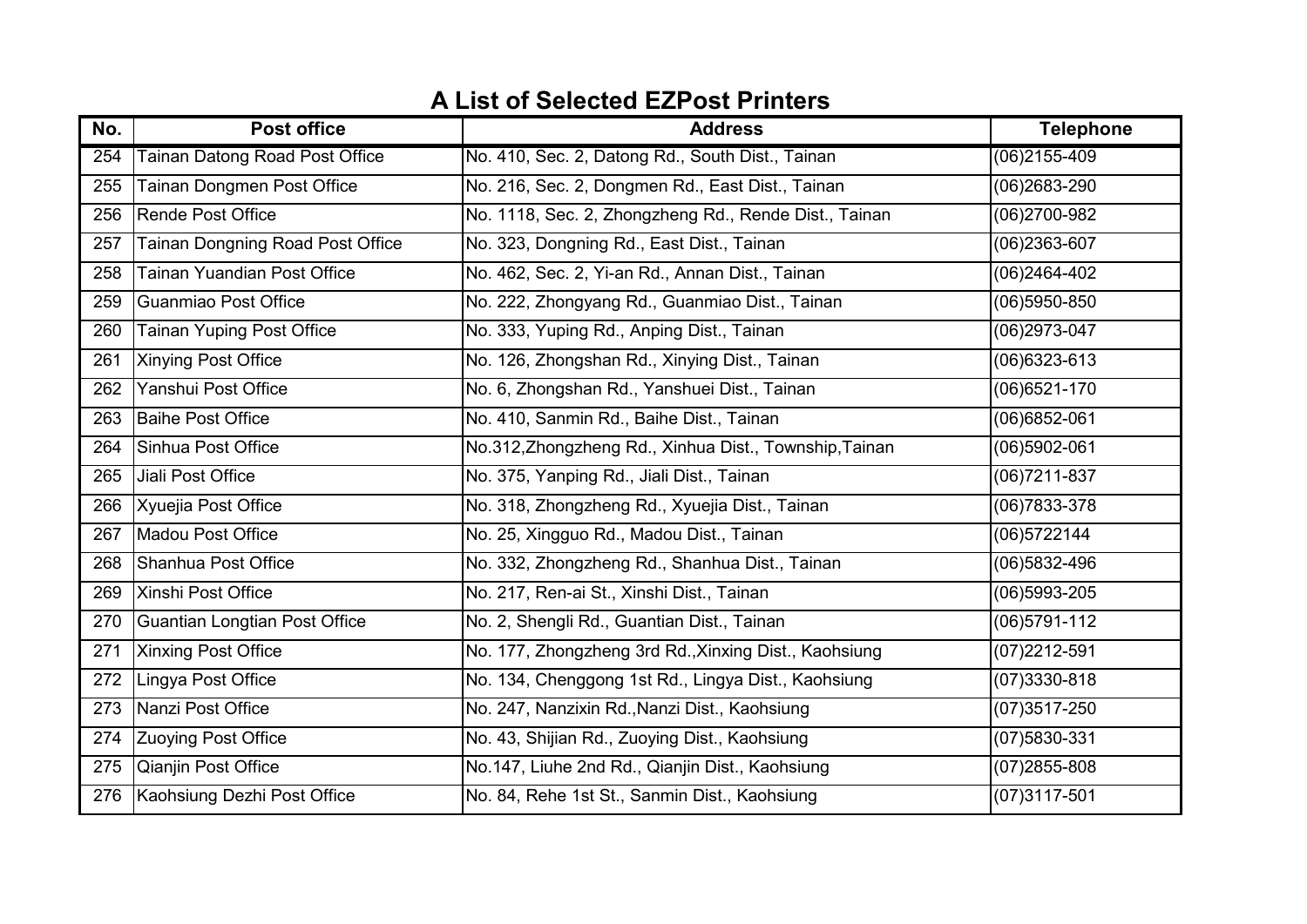| No.              | <b>Post office</b>                    | <b>Address</b>                                         | <b>Telephone</b>                 |
|------------------|---------------------------------------|--------------------------------------------------------|----------------------------------|
| $\overline{277}$ | Kaohsiung Wanzainei Post Office       | No. 679, Jiangong Rd., Sanmin Dist., Kaohsiung         | $(07)3862 - 656$                 |
| 278              | <b>Xiaogang Post Office</b>           | No. 1, Xiaogang 1st St., Xiaogang Dist., Kaohsiung     | $(07)8218 - 605$                 |
| 279              | Dashe Post Office                     | No. 9, Zihciang St., Dashe Dist., Kaohsiung            | $(07)3531 - 730$                 |
| 280              | Kaohsiung Xijia Post Office           | No. 94, Fuxing 3rd Rd., Qianzhen Dist., Kaohsiung      | $(07)3343 - 490$                 |
| 281              | Kaohsiung Caoya Post Office           | No. 78, Caoya 1st Rd., Qianzhen Dist., Kaohsiung       | (07)8212-582                     |
| 282              | Kaohsiung Lizainei Post Office        | No. 482, Rueilong Rd., Cianjhen Dist., Kaohsiung       | $(07)7711 - 009$                 |
| 283              | Kaohsiung Shunchang Post Office       | No. 104, Qixian 1st Rd., Xinxing Dist., Kaohsiung      | (07) 2223-287                    |
| 284              | Nanzi Youchang Post Office            | No. 347, Youchang St., Nanzi Dist., Kaohsiung          | $(07)3614 - 445$                 |
| 285              | Kaohsiung Dashun Post Office          | No. 207, Dashu Dist.n 2nd Rd., Sanmin Dist., Kaohsiung | $(07)3847 - 163$                 |
| 286              | <b>Renwu Post Office</b>              | No. 115, Zhongzheng Rd., Renwu Dist., Kaohsiung        | $(07)3716 - 005$                 |
| 287              | Kaohsiung Bo-ai Rd. Post Office       | 1 F, No. 372, Bo-ai 1st Rd., Sanmin Dist., Kaohsiung   | $(07)3225 - 576$                 |
| 288              | Zuoying Xinzhuangzai Post Office      | No. 356, Fumin Rd., Zuoying Dist., Kaohsiung           | $(07)5561-083$                   |
| 289              | Kaohsiung Wumiao Post Office          | No. 83, Wumiao Rd., Lingya Dist., Kaohsiung            | $(07)7233 - 650$                 |
| 290              | Kaohsiung Minzhuang Post Office       | No. 16, Minzhuang Rd., Sanmin Dist., Kaohsiung         | $(07)3861 - 194$                 |
| 291              | Kaohsiung Xintian Post Office         | No. 133, XintianRd., Xinxing Dist., Kaohsiung          | (07) 2158-772                    |
| 292              | Kaohsiung Aozaidi Post Office         | No. 317, Minghua Rd., Gushan Dist., Kaohsiung          | $(07)5527 - 141$                 |
| 293              | Kaohsiung Mail Processing Center Post | No. 853, Minzu 1st Rd., Zuoying Dist., Kaohsiung       | (07)3109-655                     |
| 294              | Fengshan Post Office                  | No. 86-2, Zhongshan E. Rd., Fengshan Dist., Kaohsiung  | $(07)7462 - 446 - 605 \cdot 606$ |
| 295              | Daliao Post Office                    | No. 530, Fenglin 3rd Rd., Daliao Dist., Kaohsiung      | $(07)7828 - 723$                 |
| 296              | Fengshan Wujia Post Office            | No. 45, Wujia 3rd Rd., Fengshan Dist., Kaohsiung       | $(07)8217-661$                   |
| 297              | Fengshan Xinfu Post Office            | No. 391, Xinfu Rd., Fengshan Dist., Kaohsiung          | (07) 7632-485                    |
| 298              | Dashu Post Office                     | No. 40, Zhongxing W. Rd., Dashu Dist., Kaohsiung       | $(07)6510-464$                   |
| 299              | Fengshan Sanmin Rd. Post Office       | No. 289, Sanmin Rd., FEngshan Dist., Kaohsiung         | $(07)7452 - 124$                 |